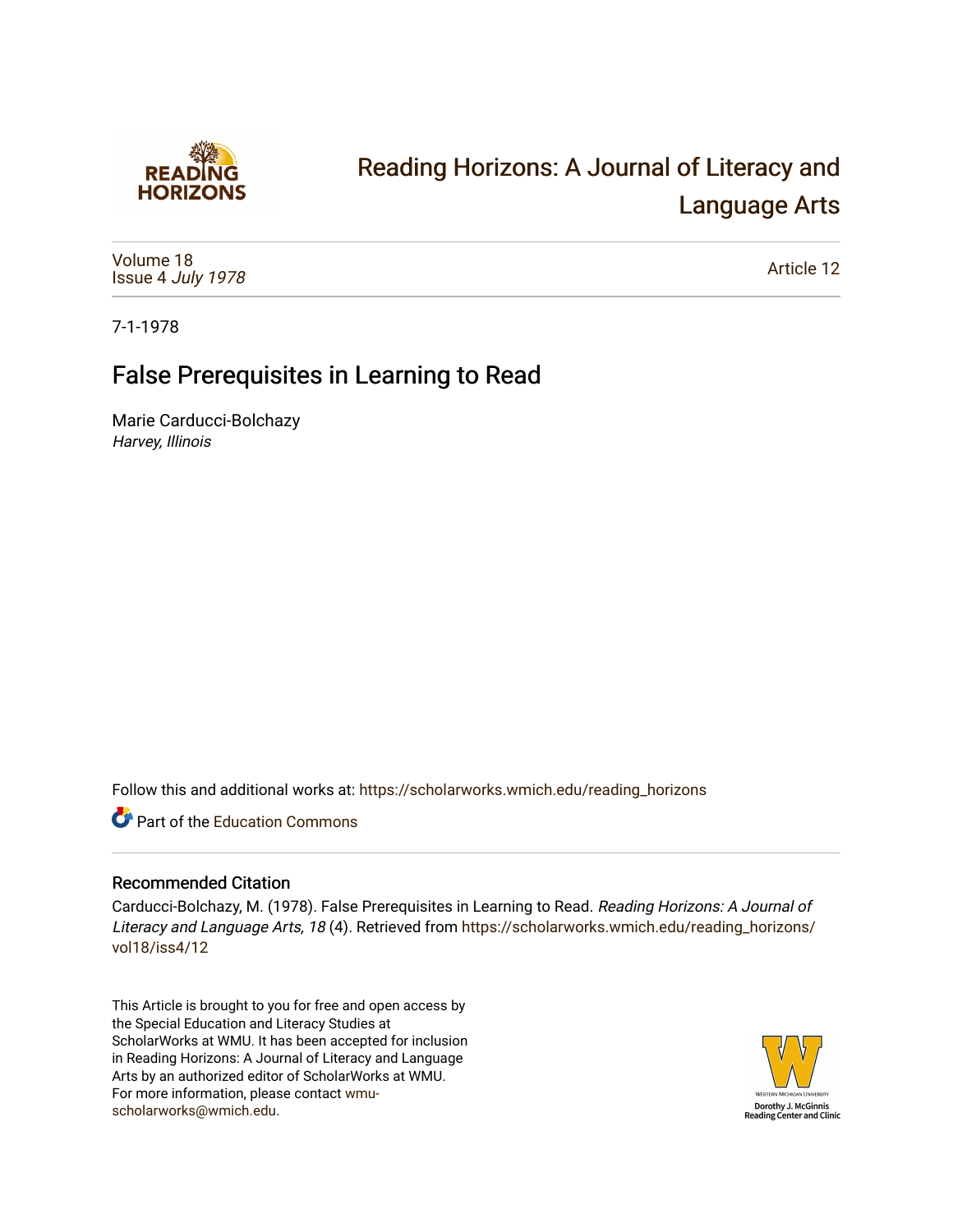## *FALSE PREREQUISITES IN* **FALSE PREREQUISITES IN**  *LEARNING TO READ* **LEARNING TO READ**

### *Marie Carducci-Bolchazy* **Marie Carducci-Bo/chazy**  *READING CONSULTANT, HARVEY, ILLINOIS* READING CONSUL T ANT. HARVEY, ILLINOIS

Reading management systems, designed to facilitate planning and Reading management systems, designed to facilitate planning and monitoring of individualized instruction, are based on the concept of monitoring of individualized instruction, are based on the concept of prerequisite skills. For this investigation specific skills from the word-attack prerequisite skills. For this investigation specific skills from the word-attack component of the Wisconsin Design for Reading Skill Development have been selected in order to investigate whether these skills are indeed been selected in order to investigate whether these skills are indeed prerequisite skills for competence in reading. If these skills are prerequisite prerequisite skills for competence in reading. these skills are prerequisite skills, one should not find competent readers who lack them. (It is im skills, one should not find competent readers who lack them. (It is important to caution, however, that even if competent readers have certain portant to caution, however, that even if competent readers have certain skills, these skills are not necessarily prerequisite to reading competence. It skills, these skills are not necessarily prerequisite to reading competence. It is possible that competent readers acquired these skills after or as a con is possible that competent readers acquired these skills after or as a concomitant to learning to read.) comitant to learning to read.)

### **Review ofthe Literature** *Review of the Literature*

Some of the tests on the Wisconsin Design-Word Attack (level C) are: Consonants and Their Variant Sounds, Two Vowels Together, and Final Consonants and Their Variant Sounds, Two Vowels Together, and Final Vowel. Some of the tests at the D level are: Three Letter Consonant Blends, Vowel. Some of the tests at the D level are: Three Letter Consonant Blends, Syllabication, and Accent. The testing procedure for word attack skills Syllabication, and Accent. The testing procedure for word attack skills makes extensive use of nonsense words or syllables.

The literature dealing with a specific skill such as consonants and their The literature dealing with a specific skill such as consonants and their variant sounds or three letter consonant blends is sparse, but investigations regarding the teaching of grapheme-phoneme correspondences or the teaching of phonics are relevant. Research is generally supportive of the teaching of phonics are relevant. Research is generally supportive of the view that the teaching of grapheme-phoneme correspondences is valuable view that the teaching of grapheme-phoneme correspondences is valuable (Bishop, 1964; Chall, 1967; Diack, 1965; Gibson, Pick, & Osser, 1963; (Bishop, 1964; Chall, 1967; Diack, 1965; Gibson, Pick, & Osser, 1963; Mathews, 1966; Nevins, 1973; Samuels &Jeffrey, 1966; Towner & Dykstra, Mathews, 1966; Nevins, 1973; Samuels & Jeffrey, 1966; Towner & Dykstra, 1974). By extension, it can be concluded that the literature is generally 1974). By extension, it can be concluded that the literature is generally supportive of the teaching of consonants and their variant sounds and of the supportive of the teaching of consonants and their variant sounds and of the teaching of three letter consonant blends. teaching of three letter consonant blends.

In regard to the two vowels together generalization and the final vowel In regard to the two vowels together generalization and the final vowel generalization, studies on the utility of phonic generalizations (Bailey, generalization, studies on the utility of phonic generalizations (Bailey, 1967; Clymer, 1963; Emans, 1967) should be considered. For the two vowels 1967; Clymer, 1963; Emans, 1967) should be considered. For the vowels together generalization, the per cent of utility reported was as follows: together generalization, the per cent of utility reported was as follows: Bailey,  $76\%$  ; Clymer,  $74\%$  ; Emans,  $33\%$  . The findings of the utility studies suggest that the two vowels together generalization should not be taught, suggest that the two vowels together generalization should not be taught, and that the teaching of the final vowel generalization should be and that the teaching of the final vowel generalization should be questioned. questioned.

The literature on syllabication generally supports the view that the teaching of syllabication (i.e., rules for dividing between syllables) is not teaching of syllabication (i.e., rules for dividing between syllables) is not valuable. The teaching of syllabication has been questioned by Glass valuable. The teaching of syllabication has been questioned by Glass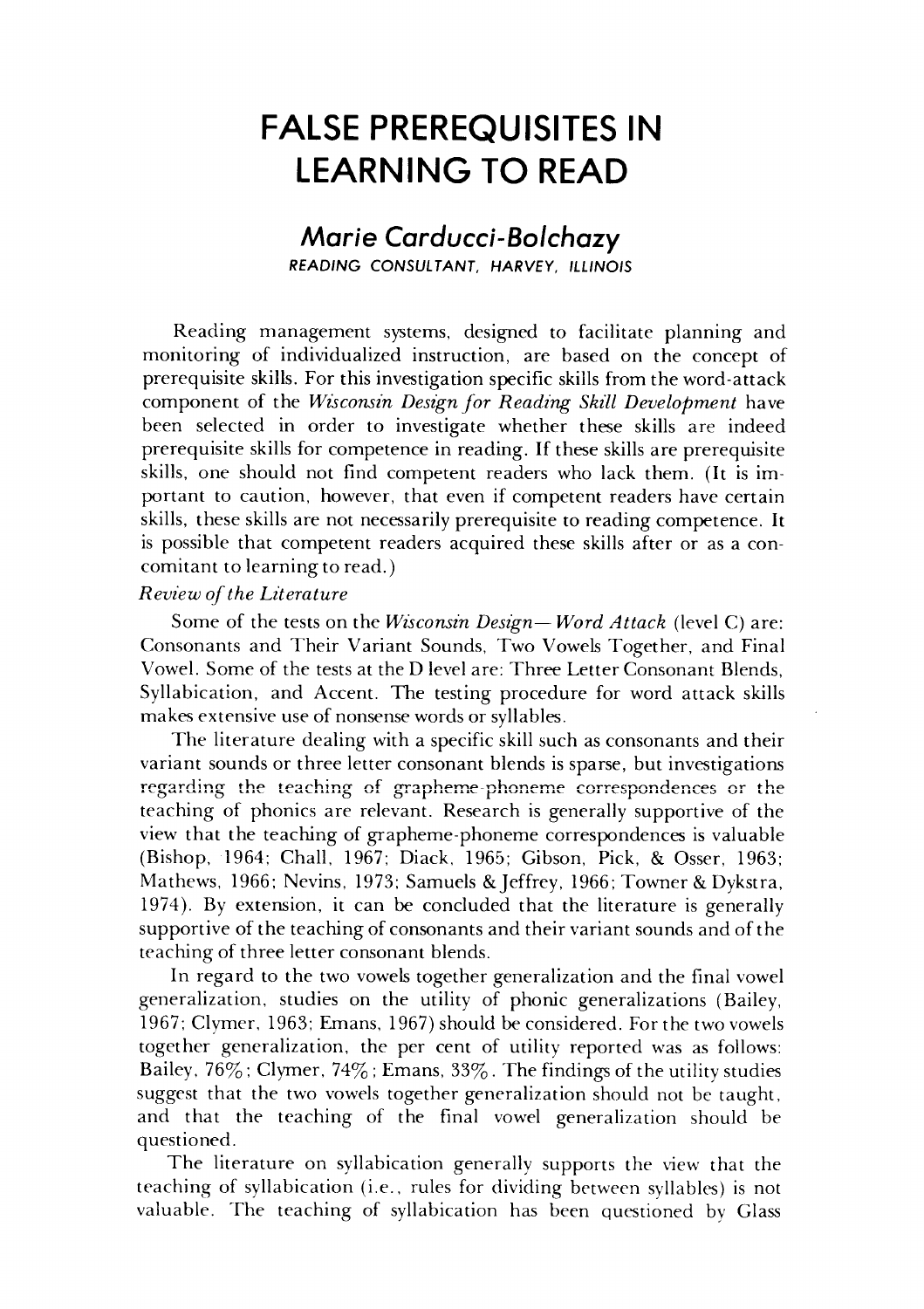(1967); Groff (1968); Shuy (1968); and Wardhaugh (1966). Wardhaugh (1967); Groff (1968); Shuy (1968); and Wardhaugh (1966). Wardhaugh (1966) stated that exercises which insist that students decide where syllables (1966) stated that exercises which insist that students decide where syllables really begin and end cannot be justified on linguistic grounds, although he really begin and end cannot be justified on linguistic grounds, although he pointed out that exercises which require students to say how many syllables pointed out that exercises which require students to say how many syllables a word has may have some value. a word has may have some value.

The teaching of accenting has a little support in the literature (Winkley, The teaching of accenting has a little support in the literature (Winkley, 1965), but this evidence is far too scant to suggest that the skill to recognize 1965), but this evidence is far too scant to suggest that the skill to recognize and place accent marks is essential for reading competence.

In regard to the use of nonsense words or syllables on tests of word-In regard to the use of nonsense words or syllables on tests of wordattack skills, investigations have shown that some children who could attack skills, investigations have shown that some children who could pronounce real words still had difficulty pronouncing nonsense words pronounce real words still had difficulty pronouncing nonsense words (Vellutino, Steger, & Kandel, 1972; Walmsley, 1975). These findings (Vellutino, Steger, & Kandel, 1972; Walmsley, 1975). These findings suggest that the scores on tests employing nonsense words should be in suggest that the scores on tests employing nonsense words should be interpreted with caution. terpreted with caution.

The question of false prerequisites in the teaching of reading has been The question of false prerequisites in the teaching of reading has been investigated by McNeill (1974), who found the following skills to be false prerequisites: selecting words with affixes, distinguishing meaning of prerequisites: selecting words with affixes, distinguishing meaning of homographs, selecting similar sounds of r-controlled vowels, and possibly, homographs, selecting similar sounds of r-controlled vowels, and possibly,<br>selecting pairs of consonant variables. McNeill suggested that since his investigation treated only 15 of the "skills which a consensus regards as investigation treated only 15 of the "skills which a consensus regards as essential ... it is likely that many more non-essentials are being taught in essential ... it is likely that many more non-essentials are being taught in skill development programs" (p. 426). skill development programs" (p. 426).

Investigated in this paper is the validity of skillsother than those treated Investigated in this paper is the validity of skills other than those treated by McNeill (1974). by McNeill (1974).

#### **Method 1** *Method 1*

**Sample.** The sample consisted of 25 eighth-grade students who had *Sample.* The sample consisted of 25 eighth-grade students who had scored at or above the 50th percentile on a standardized reading scored at or above the 50th percentile on a standardized reading achievement test. These students attended an inner-city school located in achievement test. These students attended an inner-city school located in an area of low socioeconomic level in Lancaster, a small city in southern an area of low socioeconomic level in Lancaster, a small city in southern Pennsylvania. The racial composition of the sample was mixed. Sample Pennsylvania. The racial composition of the sample was mixed. Sample selection was done by the school principal, and all of the subjects were selection was done by the school principal, and all of the subjects were enrolled in a foreign language class, either Spanish or French. enrolled in a foreign language class, either Spanish or French.

**Procedure.** The students were tested by this investigator on five com *Procedure.* The students were tested by this investigator on five components of the *Wisconsin Design for Reading Skill Development-Word* **Attack,** levels C (approximately second grade level) and D (approximately *Attack)* levels C (approximately second grade level) and D (approximately third grade level). In this order, the students were administered the third grade level). In this order, the students were administered the following tests: Three Letter Consonant Blends, Two Vowels Together, following tests: Three Letter Consonant Blends, Two Vowels Together, Final Vowel, Accent, and Syllabication. Tests were administered according Final Vowel, Accent, and Syllabication. Tests were administered according to directions given in the manual.

The Three Letter Consonant Blends Test uses the following procedure: The Three Letter Consonant Blends Test uses the following procedure: (1) The student is shown four combinations of letters, **e.g., see, spr, scr,** and (1) The student is shown four combinations of letters, e.g., *sce) spry scr)* and **scl.** (2) The test administrator pronounces twice a nonsense word **likescrep,** *scl.* (2) The test administrator pronounces twice a nonsense word *likescrep)*  which must be pronounced to rhyme with the real word **pep.** (3) The which must be pronounced to rhyme with the real word *pep.* (3) The student selects the combination of letters that correspond to the first three student selects the combination of letters that correspond to the first three letters in the nonsense word. letters in the nonsense word.

The two Vowels Together Test uses two procedures. For the first The two Vowels Together Test uses two procedures. For the first procedure: (1) The student is shown a nonsense word as **moav.** (2) The test procedure: (l) The student is shown a nonsense word as *moav.* (2) The test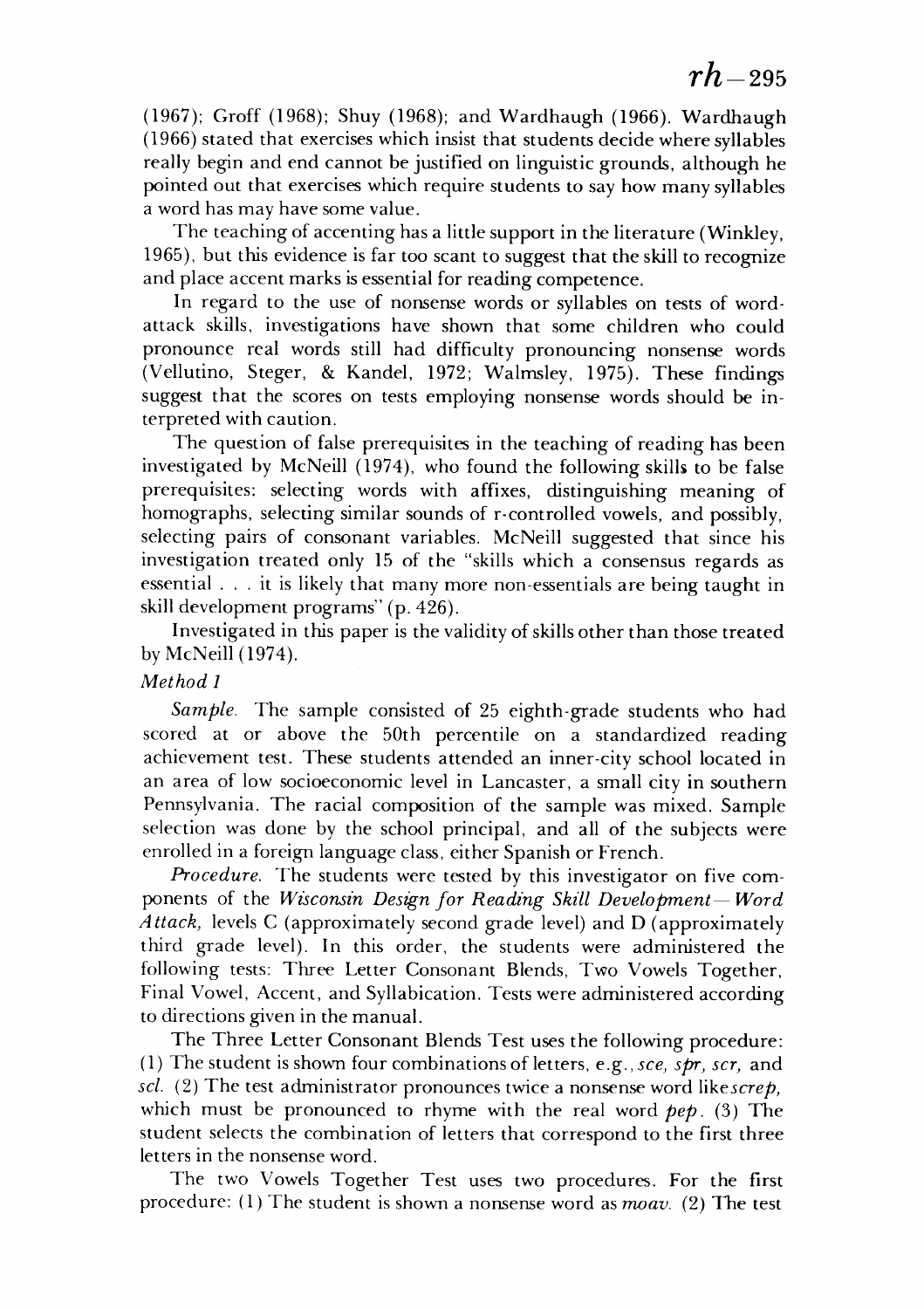## <sup>296</sup>**-rh** *296-rh*

administrator pronounces**moav** to rhyme with the real word**save .** (3) The administrator pronounces *moav* to rhyme with the real word *save.* (3) The student then decides whether the nonsense word is pronounced "as the rule student the nonsense word is pronounced "as the rule says it should be pronounced." For the second procedure: (1) The student is shown a real word such as *hecause.* (2) The test administrator pronounces a word that may or may not be the word *because*. (3) The student decides whether the word was pronounced correctly. whether the word was pronounced correctly.

The Final Vowel Test also uses two procedures. For the first procedure: The Final Vowel Test also uses two procedures. For the first procedure: (1) The student is shown a nonsense word like *vo.* (2) The test administrator pronounces the nonsense word to rhyme with the real word **to.** (3) The pronounces the nonsense word to rhyme with the real word *to.* (3) The student then decides whether the nonsense word was pronounced as the rule student then decides whether the nonsense word was pronounced as the rule says it should be pronounced. For the second procedure: (1) The student is says it should be pronounced. For the second procedure: (1) The student is shown a real word such asgo. (2) The test administrator pronounces a word shown a real word such *asgo.* (2) The test administrator pronounces a word that may or may not be the wordgo. (3) The student then decides whether that mayor not be the *wordgo.* (3) The student then decides whether the word was pronounced correctly. the word was pronounced correctly.

For the Accent Test, students were shown a word which was accented in For the Accent Test, students were shown a word which was accented in two or three different ways (but only one way was correct), e.g., **bum' ble** two or three different ways (but only one way was correct), e.g., *bum' bie*  **bee, bum ble' bee, bum ble bee'.** The students were directed to select the *bee, bum bie' bee, bum bie bee'.* The students were directed to select the alternative they thought was right. alternative they thought was right.

For the Syllabication Test students were shown a word which was For the Syllabication Test students were shown a word which was syllabicated in several different ways (but only one way was correct). The syllabicated in several different ways (but only one way was correct). The students were directed to select the alternative they thought was right. students were directed select the alternative they thought was right.

Results on the Three Letter Consonant Blends Test, all the students Results on the Three Letter Consonant Blends Test, all the students passed the criterion of 80%, with the mean score being 90%. This finding does not contradict the view that skill with three letter consonant blends is does not contradict the view that skill with three letter consonant blends is prerequisite to reading competence. (It should be remembered that the prerequisite to reading competence. (It should be remembered that the literature generally supports the teaching of grapheme-phoneme literature generally supports the teaching of grapheme-phoneme correspondences, and by extension, the teaching of three letter consonant correspondences, and by extension, the teaching of three letter consonant blends.) blends.)

On the Two Vowels Together Test, all but one of the students passed On the Two Vowels Together Test, all but one the students passed the criterion of 80%; even though the directions for this test were somewhat misleading. This finding does not contradict the view that skill with the two misleading. This finding does not contradict the view that skill with the two vowels together generalization is prerequisite to reading competence. (It vowels together generalization is prerequisite to reading competence. (It should be remembered, however, that the utility of phonic generalization should be remembered, however, that the utility of phonic generalization studies suggest that this generalization should not be taught.) studies suggest that this generalization should be taught.)

On the Final Vowel Test, 60% of the students failed to meet the On the Final Vowel Test, 60% of the students failed to meet the criterion of  $80\%$ , the mean being  $74\%$ . Furthermore, if the last third of the test, which uses real words, were omitted,  $72\%$  of the students would have failed to make the criterion passing score. In analyzing the data on the Final failed to make the criterion passing score. In analyzing the data on the Final Vowel Test, it became apparent that most of the students made responses Vowel Test, it became apparent that most the students made responses keyed as incorrect as a result of their experiences with real words. For keyed as incorrect as a result of their experiences with real words. For example, many of the students decided that pronouncing vo to rhyme with the real word **to** was correct; yet, according to the answer key, that the real word *to* was correct; yet, according to the answer key, that pronounciation was incorrect. These data provide some evidence that skill pronounciation was incorrect. These data provide some evidence that skill with the final vowel generalization, at least as tested by the *Wisconsin* **Design,** is not prerequisite to reading competence. (It should be remem *Deslgn,* is not prerequisite to reading competence. (It should be remembered that the utility of phonic generalization studies suggest that the bered that the utility of phonic generalization studies suggest that the teaching of the final vowel generalization should be questioned.)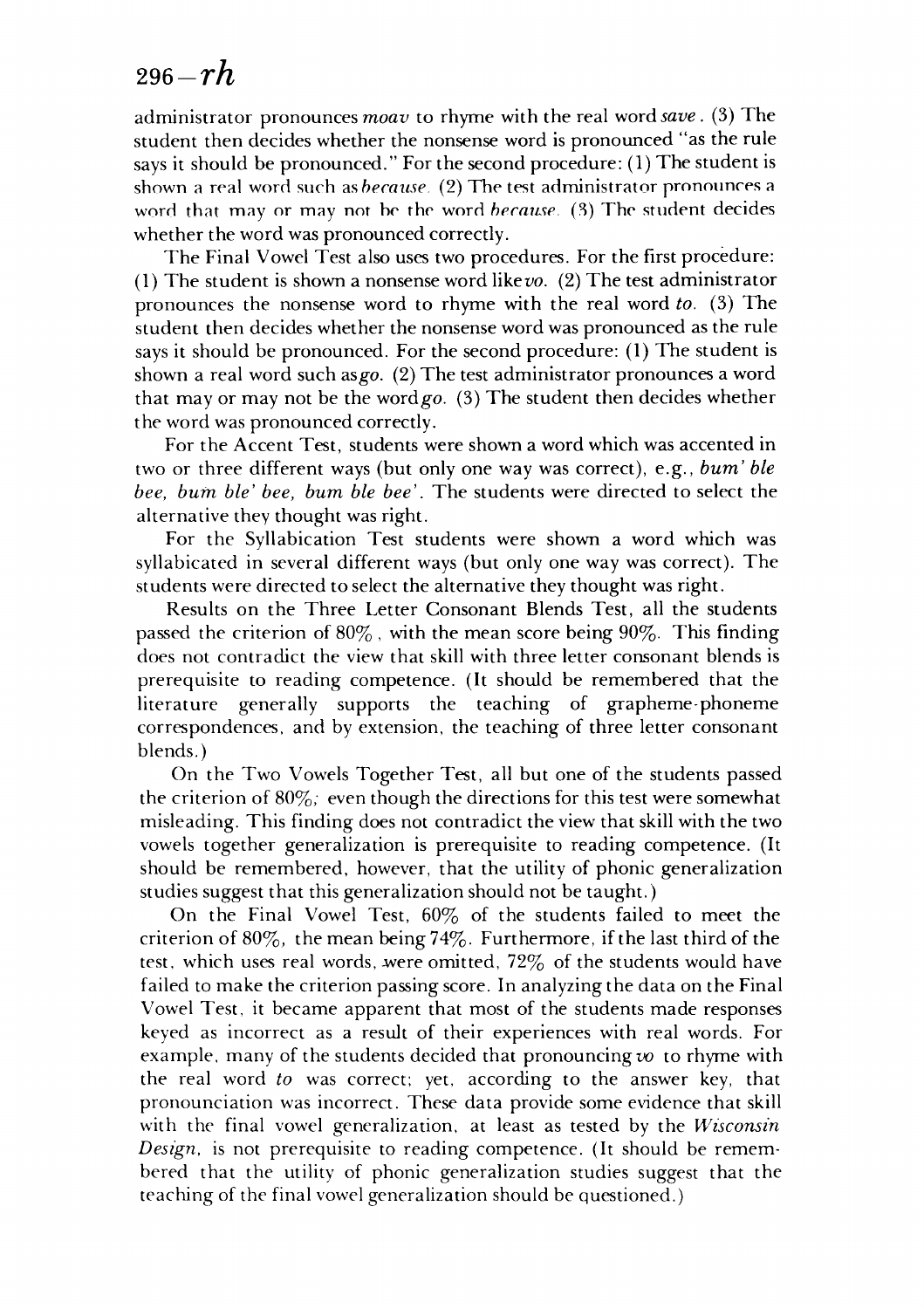**rh**-297 *rh-297* 

On the Accent Test, a surprising 68% of the students failed to meet the On the Accent Test, a surprising 68% of the students failed to meet the criterion of 80%, the mean score being 61%. These data suggest that skill in selecting correctly-accented words is not prerequisite to reading com in selecting correctly-accented words is not prerequisite to reading competence. (It should be remembered that the literature in this area is scant.)

On the Syllabication Test, all but one of the students passed the On the Syllabication Test, all but one of the students passed the criterion of 80%, the mean score being 89% . These data do not contradict criterion of 80%) the mean score being 89% . These data do not contradict the view that skill in syllabication is prerequisite to reading competence. the view that skill in syllabication is prerequisite to reading competence. (However, the literature suggests that the teaching of syllabication [i.e., (However, the literature suggests that the teaching of syllabication [i.e., rules for dividing between syllables] is not of value.)

### **Method II** *Method II*

**Sample.** Two school districts that have been using the**Wisconsin Design** *Sample.* Two school districts that have been using the *Wzsconszn Design*  **for Reading Skill Development—Word Attack Skills** participated in a *for Reading Skill Development- Word A ttack Skills* participated in a survey of the subskills in the Wisconsin model. Completed survey forms were received from 8 third-grade teachers, 7 fourth-grade teachers, and 6 were received from 8 third-grade teachers, 7 fourth-grade teachers, and 6 fifth-grade teachers, a total of 21 teachers. fifth-grade teachers, a total of 21 teachers.

**Procedure.** Teachers were asked a number of questions about the *Procedure.* Teachers were asked a number of questions about the children in their class who are competent readers (i.e., those children who children in their class who are competent readers (i.e., those children who would be able to score at approximately the 70th percentile or better on a would be able to score at approximately the 70th percentile or better on a standardized reading test). Eight subtests from levels C and D of the Word Attack Component of the **Wisconsin Design** were listed, and teachers were Attack Component of the *Wzsconsin Design* were listed, and teachers were asked what per cent of their competent readers could pass each subtest. (See appendix for further details.) appendix for further details.)

**Results.** In Table I are reported the results of the survey of the 21 *Results.* In Table I are reported the results of the survey of the 21 teachers regarding the ability of their competent readers to pass certain teachers regarding the ability of their competent readers to pass certain level C Word AttackTests on the **Wisconsin Design.** Sincelevel C skills are level C Word Attack Tests on the *Wzsconsin Design.* Since level C skills are approximately second grade level skills, then third-, fourth-, and fifth-approximately second grade level skills, then third-, fourth-, and fifthgrade competent readers should have mastered these skills. Given testing grade competent readers should have mastered these skills. Given testing error, one might expect  $90\text{-}95\%$  of these students to pass tests of level  $\breve{\text{C}}$ skills. Considering the fact that a number of the teachers stated that their estimates were approximate, perhaps 85% would be an acceptable average estimates were approximate, perhaps 85% would be an acceptable average for each grade level. Then, using an 85% criterion, too many third-for each grade level. Then, using an 85% criterion, too many thirdgraders, (but not fourth- or fifth-graders), failed the following tests: Long graders, (but not fourth- or fifth-graders), failed the following tests: Long Vowel Sounds, Two Vowels, and Final Vowel. These data give a little Vowel Sounds, Two Vowels, and Final Vowel. These data give a little support to the view that these skills may not be prerequisite to reading support to the view that these skills may not be prerequisite to reading competence. competence.

In Table 2 are reported the results of the survey of the 21 teachers In Table 2 are reported the results of the survey of the 21 teachers regarding the ability of their competent readers to pass certain level D regarding the ability of their competent readers to pass certain level D Word Attack Tests on the **Wisconsin Design.** Since level D skills are ap Word Attack Tests on the *Wzsconsin Design.* Since level D skills are approximately third-grade level skills, then most of the third-grade, and all of the fourth-, and fifth-grade competent readers should have mastered these the fourth-, and fifth-grade competent readers should have mastered these skills. Perhaps a criterion of 80% might be used for the third grade, and a criterion of 85% for fourth and fifth grades. Then, on the Three Letter Consonant Blends Test, the averages for all three grades were acceptable. Consonant Blends Test, the averages for all three grades were acceptable. On the Syllabication Test, the fifth-grade average was acceptable, but the On the Syllabication Test, the fifth-grade average was acceptable, but the third- and fourth-grade averages werenot. On the Accent Test, none of the third- and fourth-grade averages were not. On the Accent Test, none of the averages were acceptable. These data thus give some support to the view averages were acceptable. These data thus give some support to the view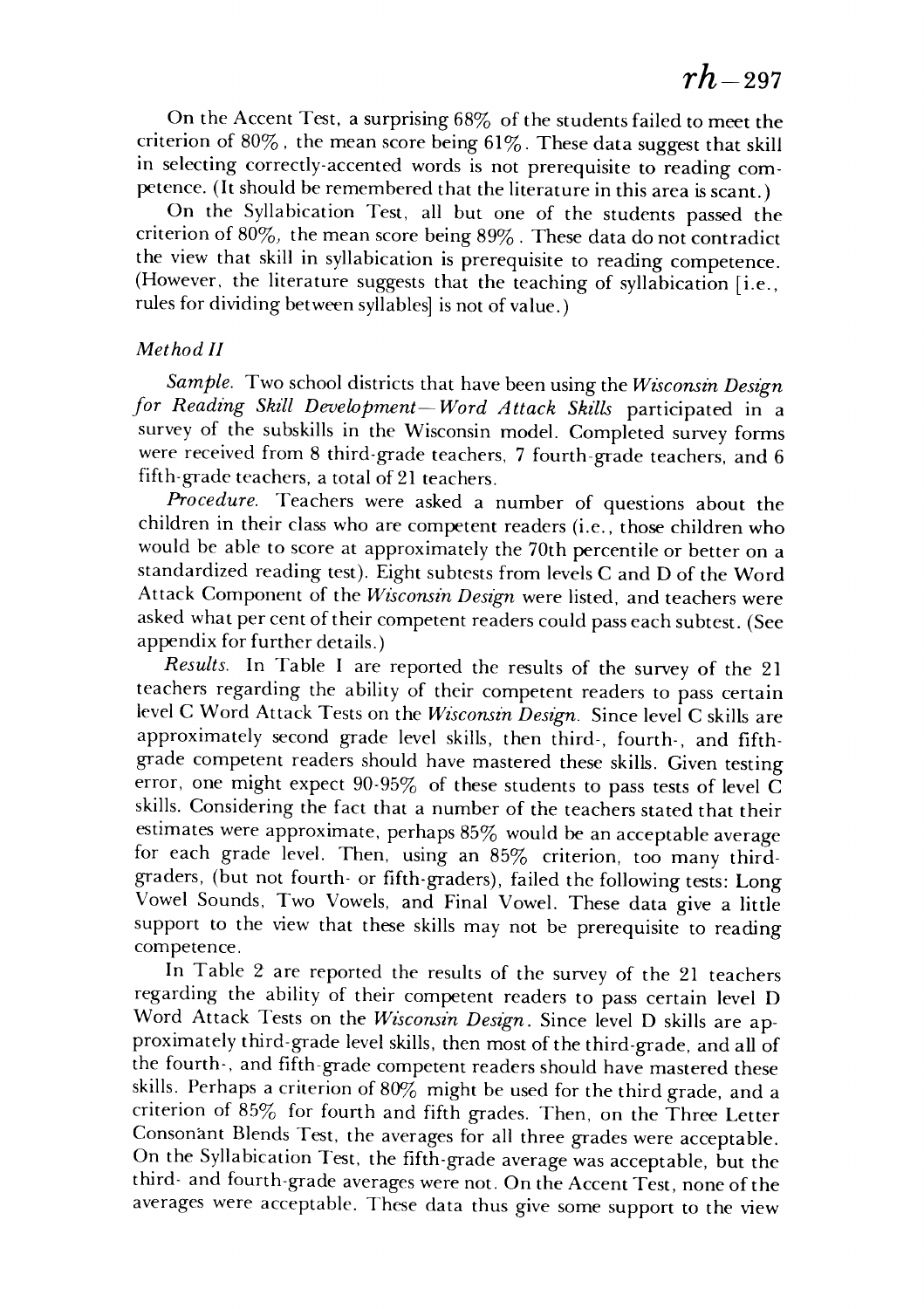## <sup>298</sup>**-rh** *298-rh*

that skill with three letter consonant blends may be prerequisite to reading that skill with three letter consonant blends may be prerequisite to reading competence. These data also contradict the view that skill in dividing words into syllables and in selecting correctly-accented words probably are into syllables and in selecting correctly-accented words probably are prerequisite to reading competence.

#### **Concluding Remarks** *Concluding Remarks*

This paper presented evidence that at least some of the skills listedin the This paper presented evidence that at least some of the skills listed in the **Wisconsin Designfor Reading Skill Development— Word Attack Skills** are *Wisconsin Design for Reading Skill Development- Word Attack Skdls* are probably not prerequisite skills for reading competence. Specifically, both probably not prerequisite skills for reading competence. Specifically, both the data from the study with eighth-graders and the survey of teachers the data from the study with eighth-graders and the survey of teachers suggest that skill with the final vowel generalization and with selecting suggest that skill with the final vowel generalization and with selecting correctly-accented wordsare not prerequisite skills. Additionally, the survey correctly-accented words are not prerequisite skills. Additionally, the survey results provide a little evidence that some other skills may not be results provide a little evidence that some other skills may not be prerequisite to reading competence, namely the skills assessed by the prerequisite to reading competence, namely the skills assessed by the following tests: Long Vowel Sounds, Two Vowels Together, and Silent following tests: Long Vowel Sounds, Two Vowels Together, and Silent Letters. The data from this investigation do not contradict the view that Letters. The data from this investigation do not contradict the view that skill with consonants and their variant sounds and with three letter con skill with consonants and their variant sounds and with three letter consonant blends may be prerequisite to reading competence. sonant blends may be prerequisite to reading competence.

The purpose of this paper has been to investigate the validity of the The purpose of this paper has been to investigate the validity of the assumption that prerequisite skills to reading competence have been assumption that prerequisite skills to reading competence have been identified. Conclusions drawn here concern the Wisconsin model but identified. Conclusions drawn here concern the Wisconsin model but probably will generalize to most other management systems. Since probably will generalize to most other management systems. Since management systems have already been published and disseminated and management systems have already been published and disseminated and are not likely to be extensively revised in the near future, school districts are not likely to be extensively revised in the near future, school districts employing such systems will need to make some decisions regarding the employing such systems will need to make some decisions regarding the validity of the various components. This paper offers some evidence to aid school districts to make some of these decisions. school districts to make some of these decisions.

#### REFERENCES REFERENCES

- Bailey, M. The Utility of phonic generalizations in grades one through six. Bailey. M. The Utility of phonic generalizations in grades one through six. **Reading Teacher,** 1967,20, 413-418. *Reading Teacher,* 1967,20, 413-418.
- Bishop, C. H. Transfer effects of word and letter training in reading. Bishop. C. H. Transfer effects of word and letter training in reading. **Journalof Verbal Learning and Verbal Behavior,** 1964,55, 215-221. *Journal of Verbal Learru'ng and Verbal Behavior,* 1964,33, 215-22l.
- Chall, J. **Learning to read: the great debate.** New York: McGraw-Hill, Chall, J. *Learning to read: the great debate.* New York: McGraw-Hill, 1967. 1967.
- Clymer, T. The utility of phonic generalizations in the primary grades. Clymer. T. The utility of phonic generalizations in the primary grades. **Reading Teacher,** 1963,-/, 71-94. *Reading Teacher,* 1963,4, 71-94.
- Diack, **The teaching of reading in spite of the alphabet.** New York: Diack, *The teaching of reading in spite of the alphabet.* New York: Philosophical Library, 1965. Philosophical Library, 1965.
- Emans, R. The usefulnessof phonic generalizations in the primary grades, Emans. R. The usefulness of phonic generalizations in the primary grades, **Reading Teacher,** 1967,20, 419-425. *Reading Teacher,* 1967.20, 419-425.
- Gibson, E. J., Pick, A., and Osser, H. A. A study in the development of Gibson. E. J.. Pick. A .. and Osser, H. A. A study in the development of grapheme-phoneme correspondences in the perception of words,fournal grapheme-phoneme correspondences in the perception of *words.journal*  **of Verbal Learning and VerbalBehavior,** 1963,2, 142-146. *of Verbal Learning and Verbal Behavior,* 1963.2, 142-146.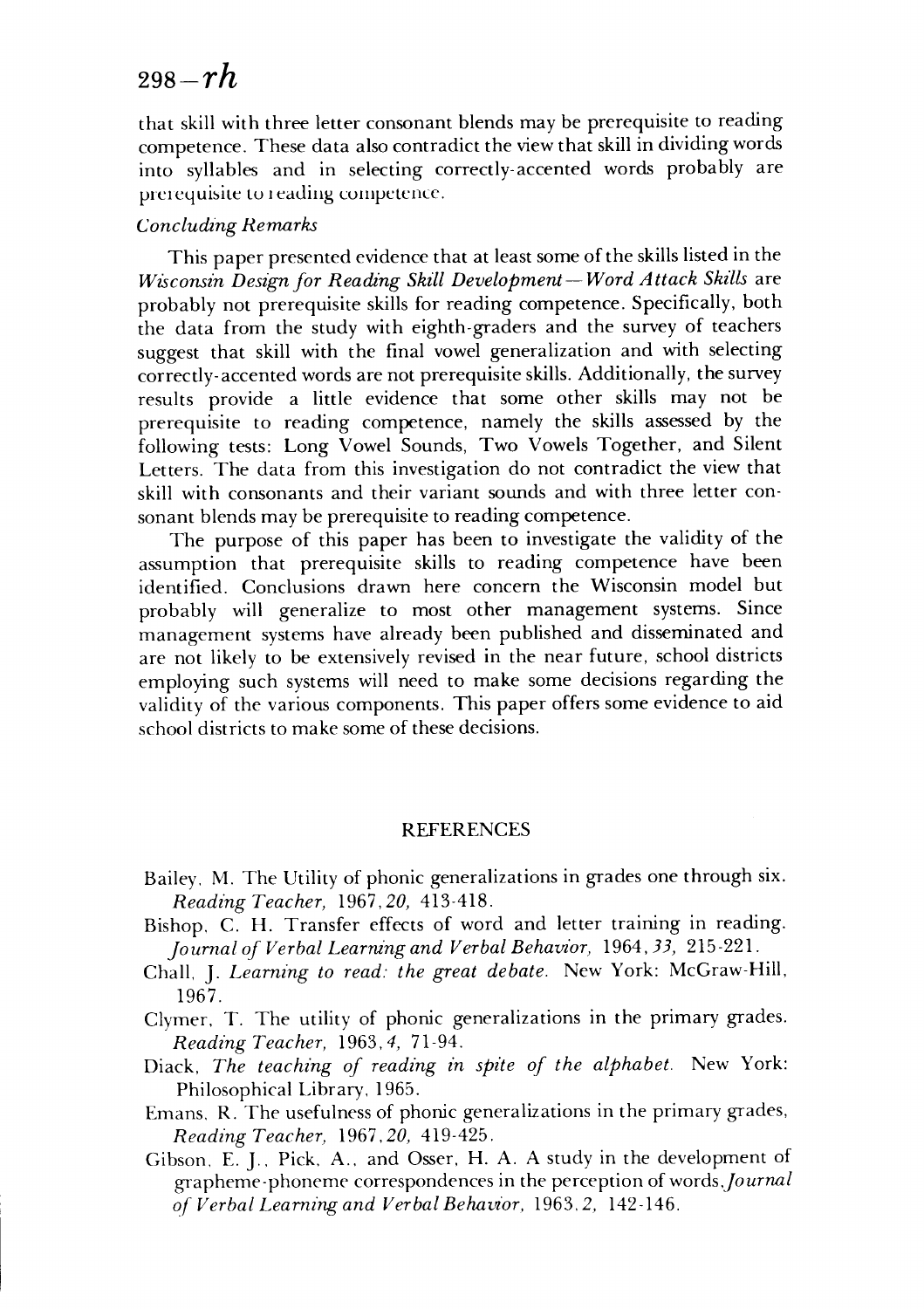- Glass, G. G. The strange world ofsyllabication. **Elementary SchoolJournal,** Glass, G. G. The strange world of syllabication. *Elementary SchoolJournal)*  1967, 67,403-405. 1967,67,403-405.
- Groff, P. Toward a theory of learning to read. In E. H. Rudorf & V. W. Groff, P. Toward a theory of learning to read. In E. H. Rudorf & V. W. Iones (Eds.), *Initial reading: points of view* (vol. 5). Washington, D.C.: Office of Education (DHEW), May 1968. (ERIC Document Office of Education (DHEW), May 1968. (ERIC Document ReproductionService No. ED048 246) Reproduction Service No. ED 048 246)
- Mathews, M. M. **Teaching to read: historically considered.** Chicago: Mathews, M. M. *Teaching to read: historically considered.* Chicago: University of Chicago Press, 1966. University of Chicago Press, 1966.
- McNeill, J. D. False prerequisites in the teaching of reading. **Journal of** McNeill, J. D. False prerequisites in the teaching of reading. *Journal of*  **Reading Behavior,** 1974, **VI** (4), 421-427. *Reading Behavior)* 1974, *VI* (4),421-427.
- Nevins, R. Effect of training in letter names, letter sounds, and sounds on the acquisition of word recognition ability (Doctoral dissertation, State the acquisition of word recognition ability (Doctoral dissertation, State University of New York at Albany, 1973), **Dissertation Abstracts** University of New York at Albany, 1973), *Dissertation Abstracts*  **International,** 1973, 34, 1490A. (University Microfilm No. 73-24, 366) *International)* 1973,34, 1490A. (University Microfilm No. 73.-24, 366)
- Otto, W., & Askov, E. *The Wisconsin design for reading skill development* rationale and guidelines. Minneapolis: National Computer Systems, 1974. 1974.
- Samuels, S. J. & Jeffrey, W. E. Discriminability of words, and letter cues in learning toread**Journal ofEducational Psychology,** 1966, **57,** 337-340. learning to *read.Journal of Educational Psychology)* 1966,57, 337 -340.
- Shuy,  $R_1, W_2$ . Some language and cultural differences in a theory of reading. In K. S. Goodman &J. T. Fleming (Eds.), **Psycholinguistics and the** In K. S. Goodman & J. T. Fleming (Eds.), *Psycholinguzstics and the*  **teaching of reading.** Newark, Delaware: IRA, 1968. *teaching of reading.* Newark, Delaware: IRA, 1968.
- Towner, J., & Dykstra, R. **Early, intensive phonics instruction and the** Towner, J., & Dykstra, R. *Early) intensive phonics instruction and the*   $a$ bility of second-, and fourth-grade children to pronounce synthetic **words.** Paper presented at the annual meeting of the AERA *words.* Paper presented at the annual meeting of the AERA Association, Chicago, 1974. (ERIC Document Reproduction Service Association, Chicago, 1974. (ERIC Document Reproduction Service No. ED 090 496). No. ED 090 496).
- Vellutino, F. R., Steger, J.A., & Kandel, G. Reading disability: an in Vellutino, F. R., Steger, J.A., & Kandel, G. Reading disability: an investigation of the perceptual deficit hypothesis. *Cortex*, 1972, 8(1).
- Walmsley, S. A. **The criterion referenced measurement ofan early reading** Walmsley, S. A. *The criterion referenced measurement of an early reading*  behavior. Unpublished doctoral dissertation, Harvard University, 1975.
- Wardhaugh, R. Syl-lab-i-ca-tion. Elementary English, 1966, 43, 785-788.
- Winckley, C. **Utilization of accent generalization in identifying unknown** Winckley, C. *Utilization of accent generalization in z'dentifying unknown*  **multisyllabic words.** Unpublished doctoral dissertation, University of *multzsyllabic words.* Unpublished doctoral dissertation, University of Chicago, 1965. Chicago, 1965.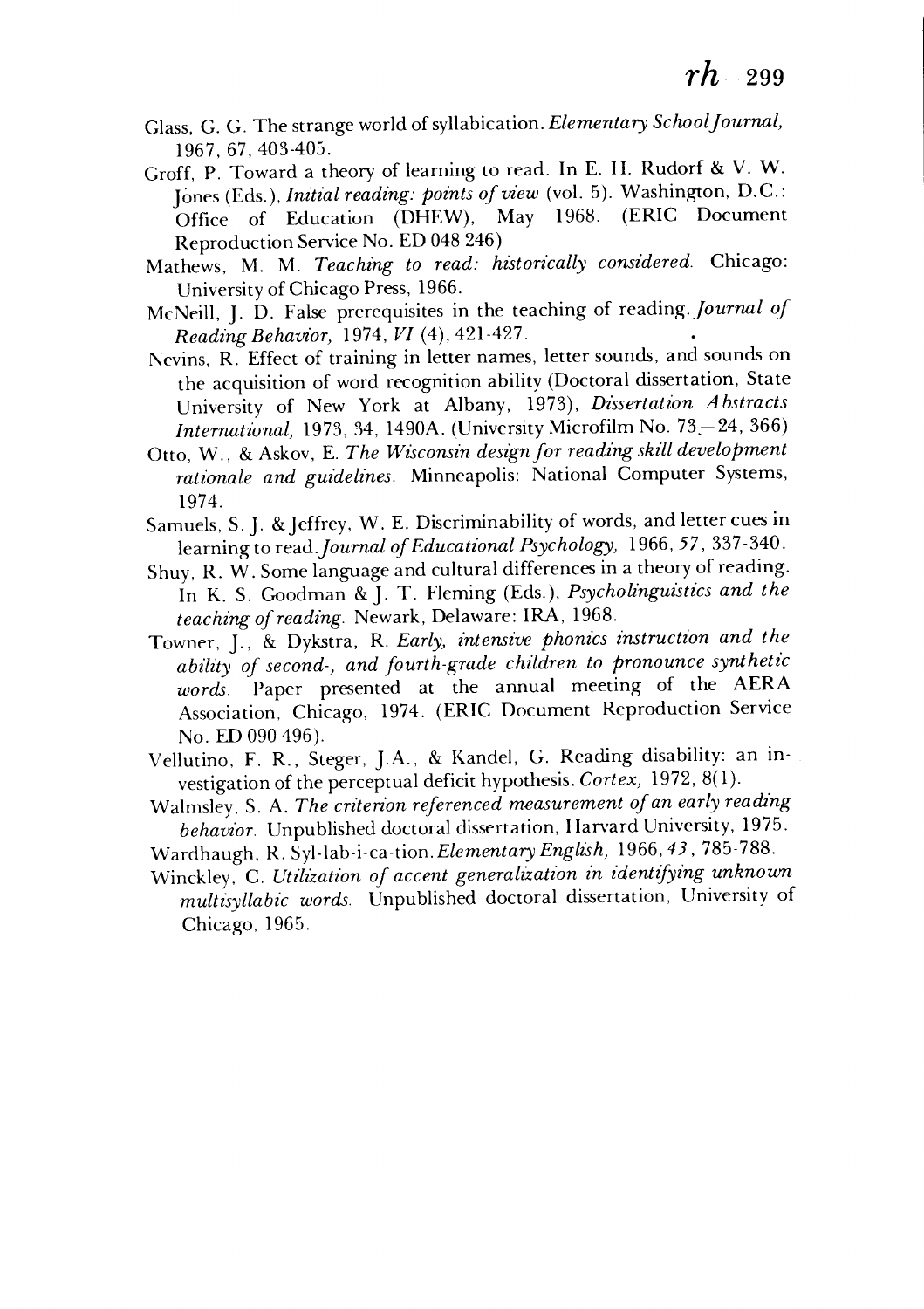#### *APPENDIX*

*SURVEY ON THE SUB-SKILLS OF THE:*

*WISCONSIN* PFPT^N F^P PEADTN^ ."KILL DEYEI APPENDIX<br>SURVEY ON THE SUB-SKILLS OF THE<br>CONSIN DESIGN FOR PEADING CKILL DEVINENT ATTACK SKILLS - LEVELS C AND I

 $\texttt{WORD}$  ATTACK SKILLS - LEVELS C AND D

|     | Name:<br>School:<br><u> 1980 - Jan Barristo, martin e</u> ta batean                                                                                                                                                                                               |                                                                                                                               |  |  |  |  |  |  |  |
|-----|-------------------------------------------------------------------------------------------------------------------------------------------------------------------------------------------------------------------------------------------------------------------|-------------------------------------------------------------------------------------------------------------------------------|--|--|--|--|--|--|--|
|     | Grade(s) You Teach:                                                                                                                                                                                                                                               |                                                                                                                               |  |  |  |  |  |  |  |
|     | (If you are not a teacher, please indicate your title.                                                                                                                                                                                                            |                                                                                                                               |  |  |  |  |  |  |  |
|     | Did you use the Wisconsin Design for Reading Skill Development last year? yes no                                                                                                                                                                                  |                                                                                                                               |  |  |  |  |  |  |  |
|     | When answering the following questions, please consider ONLY those children<br>who are competent readers. (Children classified as competent readers should be<br>able to score at approximately the 70th percentile or better on a standardized<br>reading test). |                                                                                                                               |  |  |  |  |  |  |  |
|     |                                                                                                                                                                                                                                                                   |                                                                                                                               |  |  |  |  |  |  |  |
|     | What % of the competent readers in your class could pass the following sub-test?                                                                                                                                                                                  |                                                                                                                               |  |  |  |  |  |  |  |
| (1) | Level C-Test 2<br>Consonants and<br>Their Variant Sounds                                                                                                                                                                                                          | fever<br>than $75\frac{1}{2}$ $75-84\frac{1}{2}$ $85-89\frac{1}{2}$ $90-94\frac{1}{2}$ $95-97\frac{1}{2}$ $98-100\frac{1}{2}$ |  |  |  |  |  |  |  |
| (2) | Level C-Test 4<br>Long Vowel Sounds                                                                                                                                                                                                                               | fewer<br>than $75\%$ 75-84% 85-89% 90-94% 95-97% 98-100%                                                                      |  |  |  |  |  |  |  |
|     | (3) Level C-Test 10<br>Two Vowels Together                                                                                                                                                                                                                        | fewer<br>than $75\%$ 75-84% 85-89% 90-94% 95-97% 98-100%                                                                      |  |  |  |  |  |  |  |
| (4) | Level C-Test 11<br>Final Vowel                                                                                                                                                                                                                                    | fewer<br>than $75\%$ 75-84% 85-89% 90-94% 95-97% 98-100%                                                                      |  |  |  |  |  |  |  |
| (5) | Level D-Test 2<br>Three Letter<br>Consonant Blends                                                                                                                                                                                                                | fewer<br>than $75\%$ 75-84% 85-89% 90-94% 95-97% 98-100%                                                                      |  |  |  |  |  |  |  |
| (6) | Level D-Test 3<br>Silent Letters                                                                                                                                                                                                                                  | fewer<br>than $75\%$ 75-84% 85-89% 90-94% 95-97% 98-100%                                                                      |  |  |  |  |  |  |  |
| (7) | Level D-Test 4<br>Syllabication                                                                                                                                                                                                                                   | fewer<br>than 75% 75-84% 85-89% 90-94% 95-97% 98-100%                                                                         |  |  |  |  |  |  |  |
| (8) | Level D-Test 5<br>Accent                                                                                                                                                                                                                                          | fewer<br>than 75%<br>75-84%<br>$85 - 89$ \$<br>90-94% 95-97% 98-100%                                                          |  |  |  |  |  |  |  |

Would you like the results of this survey sent to you? yes no USE REVERSE SIDE OF PAPER FOR ADDITIONAL COMMENTS.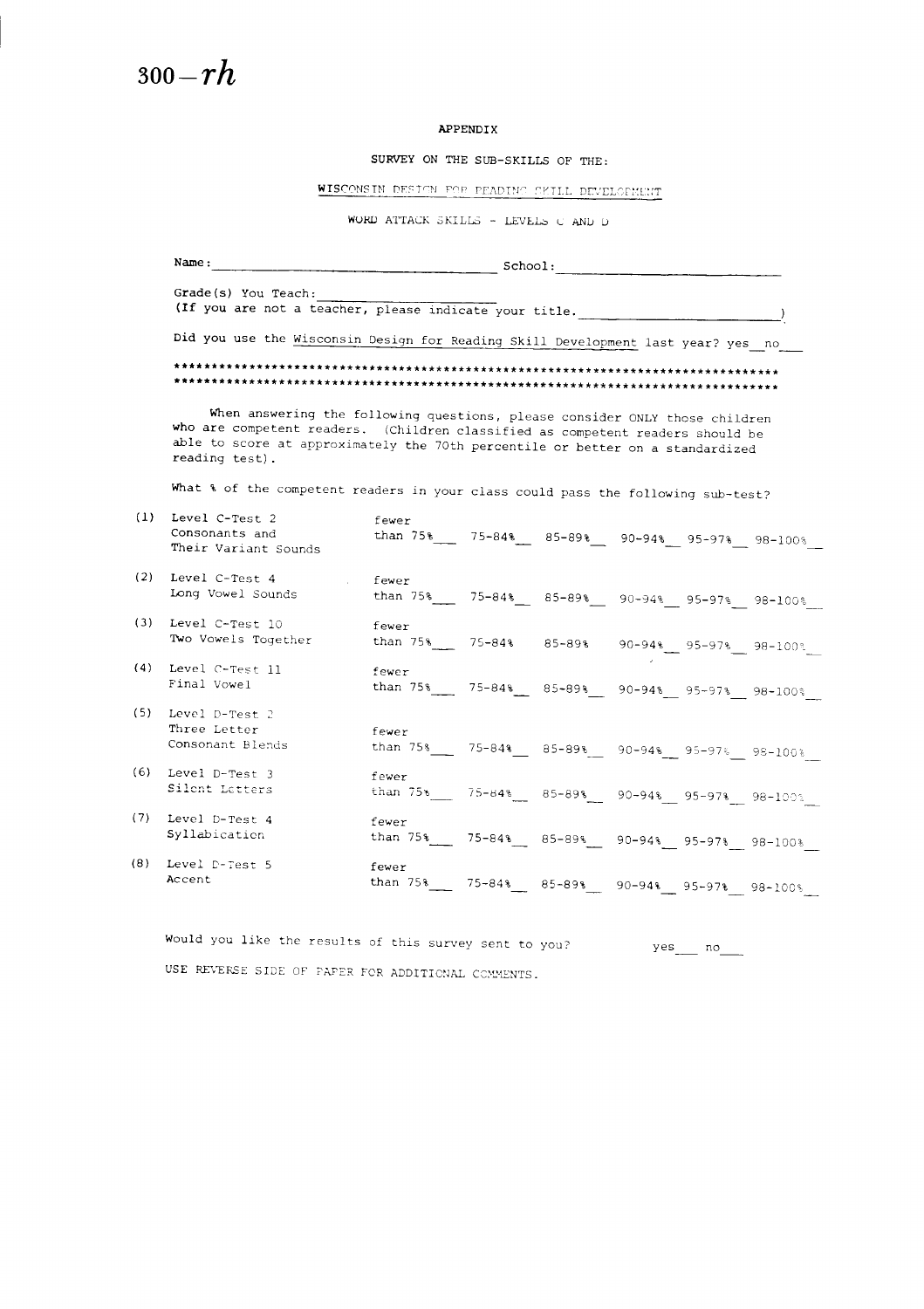#### Table 1

Results of Survey of 21 Teachers Regarding the Ability of Their Competent Readers to Pass Certain C-Level Word Attack Tests on the Wisconsin Design Pass Certain C-Level Word Attack Tests on the Wisconsin Design

| 5 $(n = 6)$<br>4 $(n = 7)$<br>*Per Cent of Students<br>$3(n = 8)$<br>Who Could Pass Test<br>Consonants and Their Variant Sounds<br>**Less than 75%<br>0<br>$\circ$<br>0<br>$75 - 84%$<br>3<br>O<br>O<br>$85 - 89$ %<br>$\overline{a}$<br>3<br>3<br>$\overline{\mathbf{c}}$<br>$\overline{a}$<br>$90 - 94%$<br>$\mathbf 0$<br>$95 - 97%$<br>$\mathbf{1}$<br>3<br>ı<br>$98 - 100$ %<br>$\Omega$<br>1<br>$\Omega$<br>Long Vowel Sounds<br>Less than 75%<br>1<br>0<br>0<br>$75 - 84$ \$<br>$\Omega$<br>4<br>O<br>$85 - 89%$<br>3<br>ı<br>ı<br>$90 - 948$<br>$\mathbf{1}$<br>3<br>0<br>$\frac{2}{1}$<br>985183%<br>λ<br>∛<br>Two Vowels Together<br>Less than 75%<br>1<br>$\circ$<br>0<br>3rd-grade average=83.5%<br>$75 - 84%$<br>3<br>0<br>$\Omega$<br>85-89%<br>2<br>1<br>0<br>4th-grade average=92.9%<br>$90 - 94%$<br>$\overline{a}$<br>3<br>4<br>$95 - 97%$<br>0<br>3<br>1<br>$98 - 1003$<br>$\Omega$<br>1<br>$\Omega$ |                         |
|-------------------------------------------------------------------------------------------------------------------------------------------------------------------------------------------------------------------------------------------------------------------------------------------------------------------------------------------------------------------------------------------------------------------------------------------------------------------------------------------------------------------------------------------------------------------------------------------------------------------------------------------------------------------------------------------------------------------------------------------------------------------------------------------------------------------------------------------------------------------------------------------------------------------------|-------------------------|
|                                                                                                                                                                                                                                                                                                                                                                                                                                                                                                                                                                                                                                                                                                                                                                                                                                                                                                                         |                         |
|                                                                                                                                                                                                                                                                                                                                                                                                                                                                                                                                                                                                                                                                                                                                                                                                                                                                                                                         |                         |
|                                                                                                                                                                                                                                                                                                                                                                                                                                                                                                                                                                                                                                                                                                                                                                                                                                                                                                                         |                         |
|                                                                                                                                                                                                                                                                                                                                                                                                                                                                                                                                                                                                                                                                                                                                                                                                                                                                                                                         | 3rd-grade average=86.8% |
|                                                                                                                                                                                                                                                                                                                                                                                                                                                                                                                                                                                                                                                                                                                                                                                                                                                                                                                         |                         |
|                                                                                                                                                                                                                                                                                                                                                                                                                                                                                                                                                                                                                                                                                                                                                                                                                                                                                                                         | 4th-grade average=91.4% |
|                                                                                                                                                                                                                                                                                                                                                                                                                                                                                                                                                                                                                                                                                                                                                                                                                                                                                                                         |                         |
|                                                                                                                                                                                                                                                                                                                                                                                                                                                                                                                                                                                                                                                                                                                                                                                                                                                                                                                         | 5th-grade average=91.5% |
|                                                                                                                                                                                                                                                                                                                                                                                                                                                                                                                                                                                                                                                                                                                                                                                                                                                                                                                         |                         |
|                                                                                                                                                                                                                                                                                                                                                                                                                                                                                                                                                                                                                                                                                                                                                                                                                                                                                                                         |                         |
|                                                                                                                                                                                                                                                                                                                                                                                                                                                                                                                                                                                                                                                                                                                                                                                                                                                                                                                         | 3rd-grade average=83.1% |
|                                                                                                                                                                                                                                                                                                                                                                                                                                                                                                                                                                                                                                                                                                                                                                                                                                                                                                                         |                         |
|                                                                                                                                                                                                                                                                                                                                                                                                                                                                                                                                                                                                                                                                                                                                                                                                                                                                                                                         | 4th-grade average=93.4% |
|                                                                                                                                                                                                                                                                                                                                                                                                                                                                                                                                                                                                                                                                                                                                                                                                                                                                                                                         |                         |
|                                                                                                                                                                                                                                                                                                                                                                                                                                                                                                                                                                                                                                                                                                                                                                                                                                                                                                                         | 5th-grade average=91.5% |
|                                                                                                                                                                                                                                                                                                                                                                                                                                                                                                                                                                                                                                                                                                                                                                                                                                                                                                                         |                         |
|                                                                                                                                                                                                                                                                                                                                                                                                                                                                                                                                                                                                                                                                                                                                                                                                                                                                                                                         |                         |
|                                                                                                                                                                                                                                                                                                                                                                                                                                                                                                                                                                                                                                                                                                                                                                                                                                                                                                                         |                         |
|                                                                                                                                                                                                                                                                                                                                                                                                                                                                                                                                                                                                                                                                                                                                                                                                                                                                                                                         |                         |
|                                                                                                                                                                                                                                                                                                                                                                                                                                                                                                                                                                                                                                                                                                                                                                                                                                                                                                                         |                         |
|                                                                                                                                                                                                                                                                                                                                                                                                                                                                                                                                                                                                                                                                                                                                                                                                                                                                                                                         | 5th-grade average=94.0% |
|                                                                                                                                                                                                                                                                                                                                                                                                                                                                                                                                                                                                                                                                                                                                                                                                                                                                                                                         |                         |
| Final Vowel                                                                                                                                                                                                                                                                                                                                                                                                                                                                                                                                                                                                                                                                                                                                                                                                                                                                                                             |                         |
| Less than 75%                                                                                                                                                                                                                                                                                                                                                                                                                                                                                                                                                                                                                                                                                                                                                                                                                                                                                                           |                         |
| 2<br>$\circ$<br>0<br>$75 - 84%$                                                                                                                                                                                                                                                                                                                                                                                                                                                                                                                                                                                                                                                                                                                                                                                                                                                                                         | 3rd-grade average=82.3% |
| $\overline{c}$<br>0<br>ı<br>85-89%                                                                                                                                                                                                                                                                                                                                                                                                                                                                                                                                                                                                                                                                                                                                                                                                                                                                                      |                         |
| $\overline{c}$<br>0<br>0<br>$90 - 94%$                                                                                                                                                                                                                                                                                                                                                                                                                                                                                                                                                                                                                                                                                                                                                                                                                                                                                  | 4th-grade average=91.9% |
| $\overline{c}$<br>4<br>3                                                                                                                                                                                                                                                                                                                                                                                                                                                                                                                                                                                                                                                                                                                                                                                                                                                                                                |                         |
| $95 - 97%$<br>$\circ$<br>$\overline{\mathbf{c}}$<br>1                                                                                                                                                                                                                                                                                                                                                                                                                                                                                                                                                                                                                                                                                                                                                                                                                                                                   | 5th-grade average=94.5% |
| 98-100%<br>$\Omega$<br>ı<br>$\mathbf{I}$                                                                                                                                                                                                                                                                                                                                                                                                                                                                                                                                                                                                                                                                                                                                                                                                                                                                                |                         |

\*There were 2 third-, 3 fourth-, and 2 fifth-grade teachers who stated that their estimates were approximate. estimates were approximate.

\*\*In averaging the scores, the category "Less than 75%" counted as 70%. \*\*In averaging the scores. the category "Less than 75%" counted as 70%.